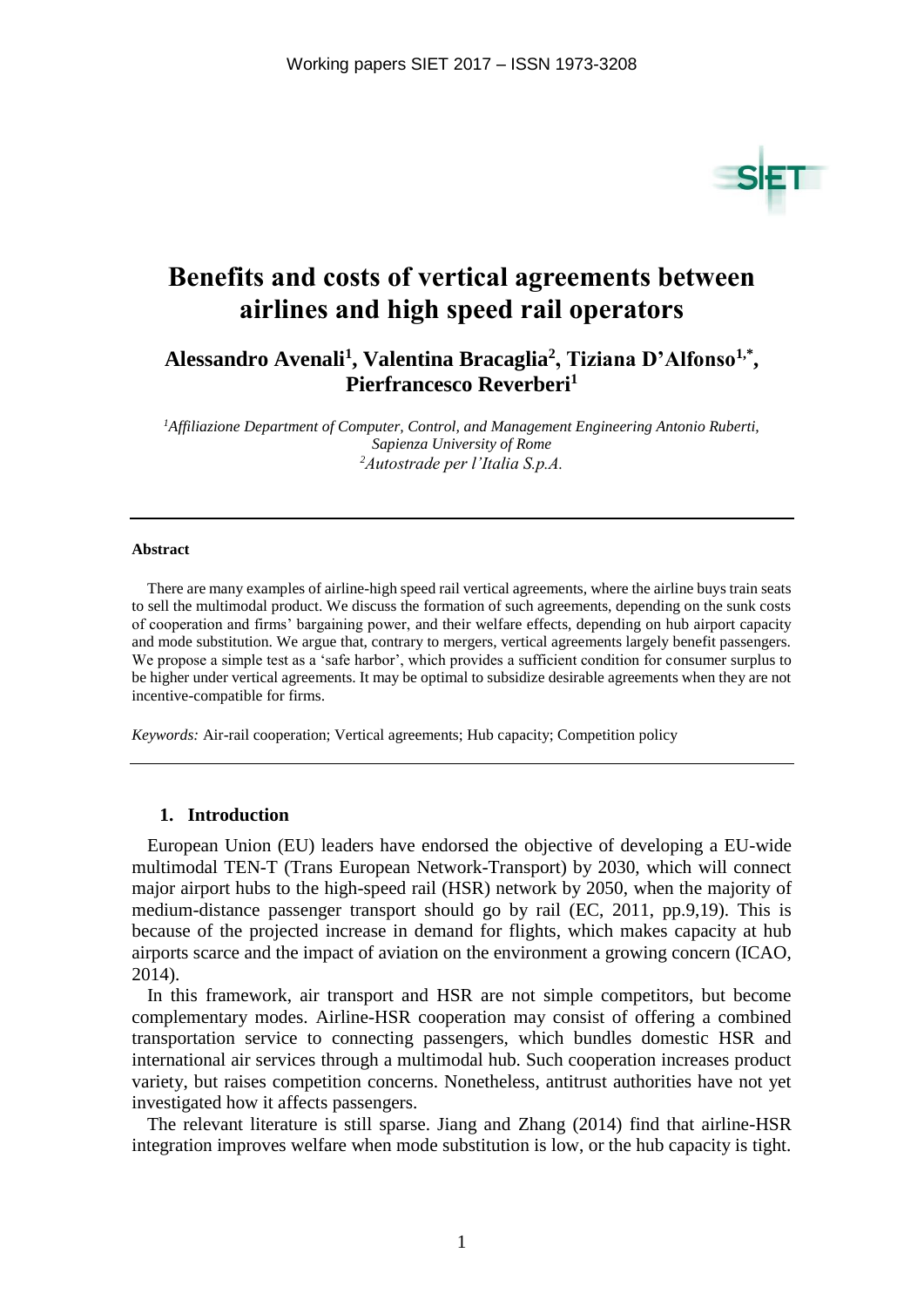However, it may improve consumer surplus only if the hub is not capacity-constrained (see also Socorro and Viecens, 2013). Xia and Zhang (2016) find that after integration, when the hub is capacity-constrained, the airline withdraws from the market where it has less competitive advantage over HSR. They also find that integration can improve welfare when the hub is capacity-constrained, but are silent on consumer surplus. These papers consider full-scale cooperation resembling airline-HSR mergers, and find that the welfare gains from cooperation are largely driven by firms' profits rather than consumer surplus. Hence, antitrust authorities would hardly approve such mergers.

We contribute to the debate on two counts. First, we study the formation of airline-HSR agreements. In reality, cooperation is different from a merger. It often consists in vertical agreements where the airline buys train seats to sell the combined transportation service. Clearly, each firm should have incentives to sign such intermodal agreements. These depend on the sunk costs to make cooperation effective and firms' bargaining power in negotiation. Second, we address the impact of airline-HSR vertical agreements on consumer surplus, depending on the hub capacity and mode substitution. We propose a simple test as a 'safe harbor' for vertical agreements, which provides a sufficient condition for consumer surplus to be higher under cooperation. Our arguments rely on the theoretical results in Avenali et al. (2017).

This paper is organized as follows. Section 2 describes examples of airline-HSR vertical agreements. Section 3 analyzes firms' incentives to sign such agreements, and their welfare effects. Section 4 discusses policy implications. Section 5 concludes.

## **2. Airline-HSR vertical agreements: examples**

There are increasing examples of cooperation between airlines and HSR operators. Most intermodal agreements signed worldwide relate to international connecting passengers. Chiambaretto and Decker (2012) point out that there are no agreements involving direct coordination on prices. Indeed, such agreements would not pass antitrust scrutiny. We focus on vertical agreements where the HSR provides the airline with a key input, since it sells train seats at a wholesale price to the airline, which decides how many seats to buy and sets the price of the entire multimodal trip to passengers.

This type of agreement is not rare, particularly in Europe (Eurocontrol, 2005), with varying degrees of seamlessness and intensity of cooperation. At a minimum, passengers should be able to purchase a single ticket for the multimodal trip. This requires operators to integrate information technology and computer reservation systems. In addition, operators may coordinate air and HSR schedules. They could take the risk of delays on each segment of the journey, and provide passengers with warranties. Operators could even offer coordinated baggage handling and/or supplementary services on trains (e.g., dining).

The AIR&RAIL agreement between Thalys and Air France is a prominent example. The intermodal service is available to passengers from/to Brussels-Midi Railways Station and Paris Charles De Gaulle (CDG) airport. It is handled by Air France and included in the Air France booking system. Air France forecasts traffic volumes yearly to book one or two carriages per journey from Thalys. It can book additional seats on an ad-hoc basis, subject to availability. After the agreement, Thalys has adapted train schedules to match Air France timetables. It has also introduced integrated ticketing and dedicated luggage hold for Air France passengers at the Brussels check-in counter.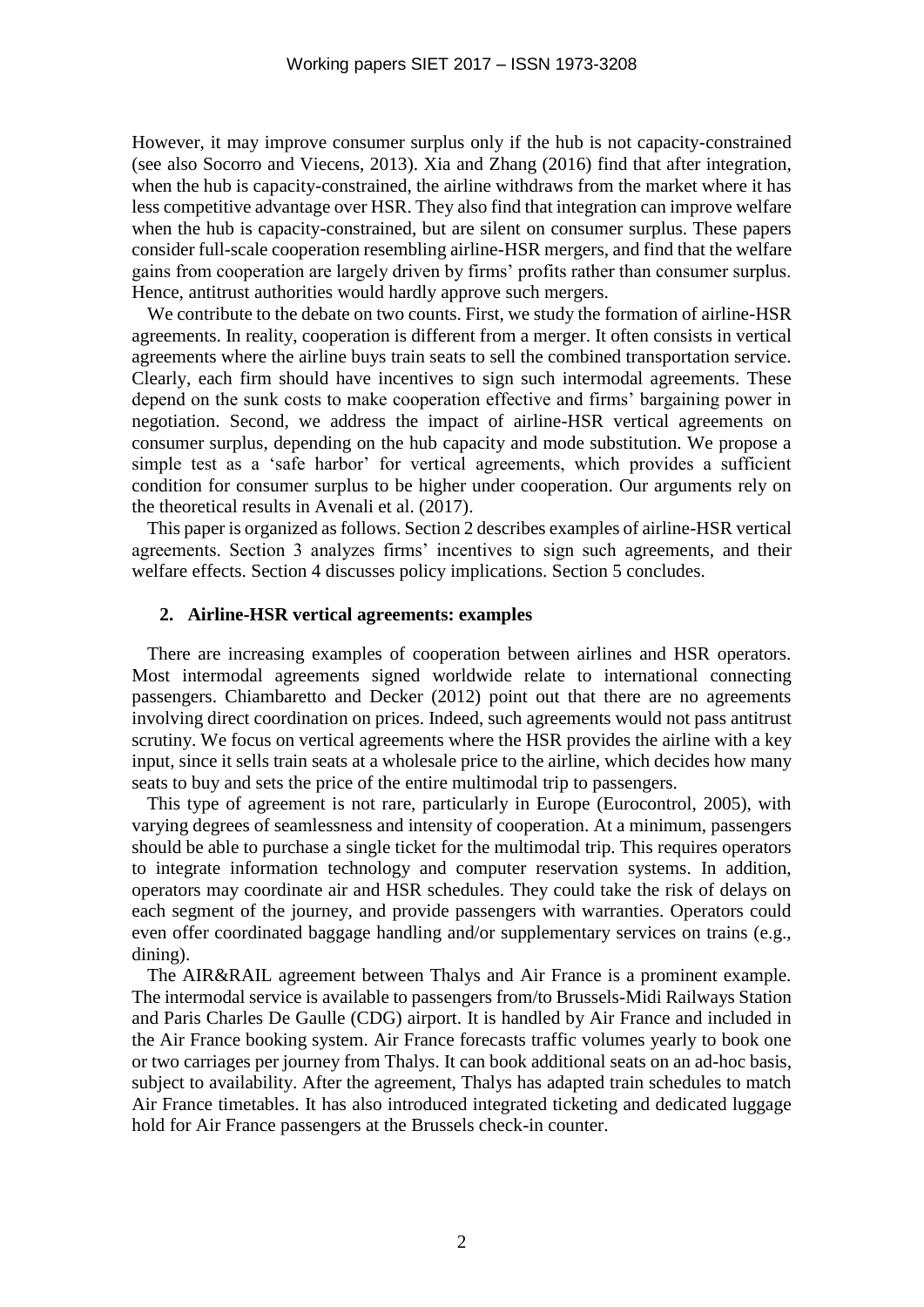## **3. Airline-HSR vertical agreements: formation and effects**

We can draw from previous Section that airlines and HSR operators must incur sunk costs to ensure compatibility, and thereby create complementarity between modes (EC, 2006), otherwise the air-rail travel is not a feasible alternative. Thus, compatibility is a strategic decision. Eurocontrol (2005) lists some critical barriers to intermodal transport, as costly infrastructure investments or limited willingness to collaborate.

Airlines benefit from intermodal agreements since they can divert some short-haul traffic to HSR, thereby making slots available for routes that are more profitable (Givoni and Banister, 2006). For instance, multimodal passengers using Lufthansa-Deutsche Bahn AIRail Service can take flights or HSR from Frankfurt to Stuttgart, while flights from Frankfurt to Cologne are no longer available. In turn, HSR operators benefit from cooperation since it increases their load factor and market share on short-haul routes.

Clearly, each transport operator signs an intermodal agreement when it achieves benefits larger than costs. This depends on firms' bargaining power in signing the agreement (when sharing sunk costs) that, in turn, derives from the level of congestion at hub airports and the intensity of mode substitution. We might expect that, under hub congestion, intermodal agreements more likely occur between companies with similar market power, as air and HSR incumbents, than when one company (HSR) is a dominant firm and the other (airline) faces strong competition.

We can now reason about two fundamental questions. First, how do airline-HSR vertical agreements affect traffic volumes in the network and hub congestion? Second, can airline-HSR vertical agreements improve consumer surplus, and thereby social welfare?

To fix ideas, consider the hub-and-spoke network in Figure 1 (see Jiang and Zhang, 2014). An airline and a HSR operator serve the short-haul (domestic) route AH (overlapping market). The airline also serves two long-haul (international) routes, namely, HB (direct flight) and the connecting market AB (one-stop flight). Node H is a multimodal hub, since there is a HSR station at the airport. Consistent with the foregoing discussion, we assume that multimodal trips (where travelers from A to B use HSR from A to H, and then fly from H to B) may occur given that firms have signed an intermodal agreement to offer the combined transportation service.



Figure 1: Network structure

First, we argue that vertical agreements raise traffic volumes in the network. Under an agreement, we expect that the airline substitutes some feeding flights for HSR rides in market AB. However, the airline may use the capacity made available at the hub airport to accommodate new demand brought about the combined service, and to simultaneously increase air traffic in markets AH and HB.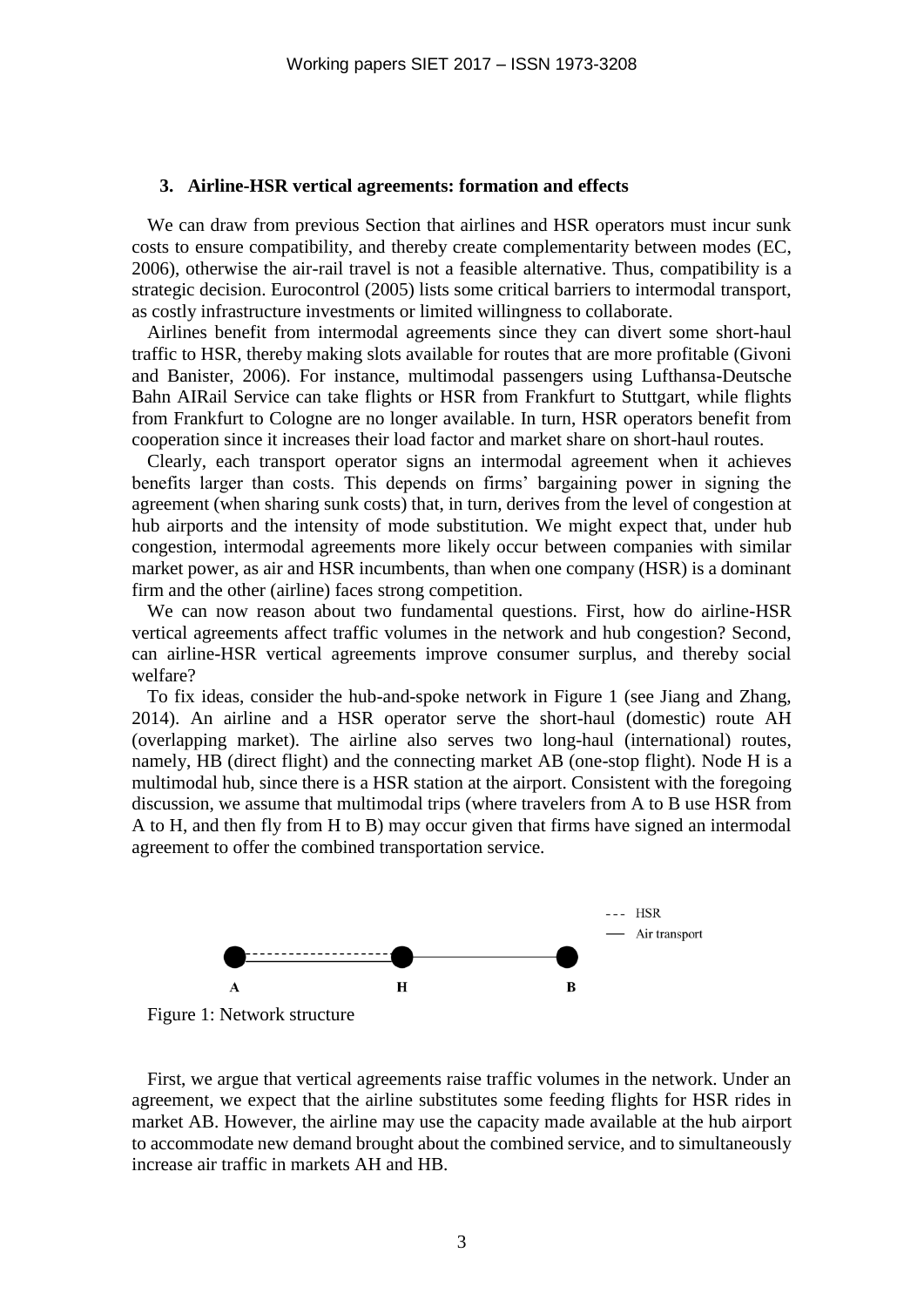Airline-HSR cooperation raises competition concerns, particularly in overlapping markets. Jiang and Zhang (2014) find that airline-HSR integration reduces traffic in market AH. Contrary to common wisdom, we argue that the total traffic in market AH may increase under the vertical agreement, because of an increase in air passengers. This occurs when the agreement alleviates hub congestion or when, if the hub is capacityconstrained, transportation modes are strong substitutes. In turn, this is because the HSR sets a relatively low wholesale price for train seats. In doing so, the HSR benefits from high traffic volumes for the combined service in market AB, while suffering a small loss in market AH, where flights increase at the expense of HSR rides.

It follows from above that airline-HSR vertical agreements do not necessarily reduce hub congestion, particularly if the hub capacity is limited.

**Remark 1.** Compared to intermodal competition, airline-HSR vertical agreements increase traffic in the connecting market and in the whole network, and may increase traffic in single-leg markets. Therefore, such agreements do not necessarily reduce traffic at hub airports.

Second, we argue that vertical agreements largely improve consumer surplus. If the hub airport is not capacity-constrained, the impact of the agreement on consumer surplus in each market should reflect the impact on traffic in the same market. Thus, when traffic in a market increases (decreases) because of the agreement, consumer surplus in that market also increases (decreases).

Things might change when the hub is capacity-constrained. We expect that the total consumer surplus is lower under the agreement when transportation modes are very weak substitutes and the hub is of moderate size. This is because passengers in single-leg markets suffer from a decrease in traffic volumes, and even airline-HSR passengers may be negatively affected (despite the increase in traffic in market AB) by a high price for the combined service, due to a high wholesale price per train seat. Nonetheless, aside from this exception, vertical agreements generally benefit consumers, even if hub airports are congested. This contrasts with airline-HSR integration (Jiang and Zhang, 2014).

**Remark 2.** Contrary to mergers, airline-HSR vertical agreements largely improve consumer surplus.

#### **4. Airline-HSR vertical agreements: formation and effects**

Consistent with remarks 1 and 2, we propose a simple two-tier test that gives a sufficient condition for airline-HSR vertical agreements to improve consumer surplus. This test provides a 'safe harbor' for vertical agreements. If this test is satisfied then the agreement complies with competition law, and antitrust agencies should approve it without need of costly investigations.

The first step of the test consists in checking whether traffic in the overlapping market increases under the vertical agreement. If the total traffic in market AH increases after the agreement, then the overall consumer surplus also increases and the agreement should be approved. If traffic in market AH decreases after the agreement, then (from the discussion of Remark 2) the second step of the test requires checking that the wholesale price per train seat for the combined service is lower than the retail price per train seat in market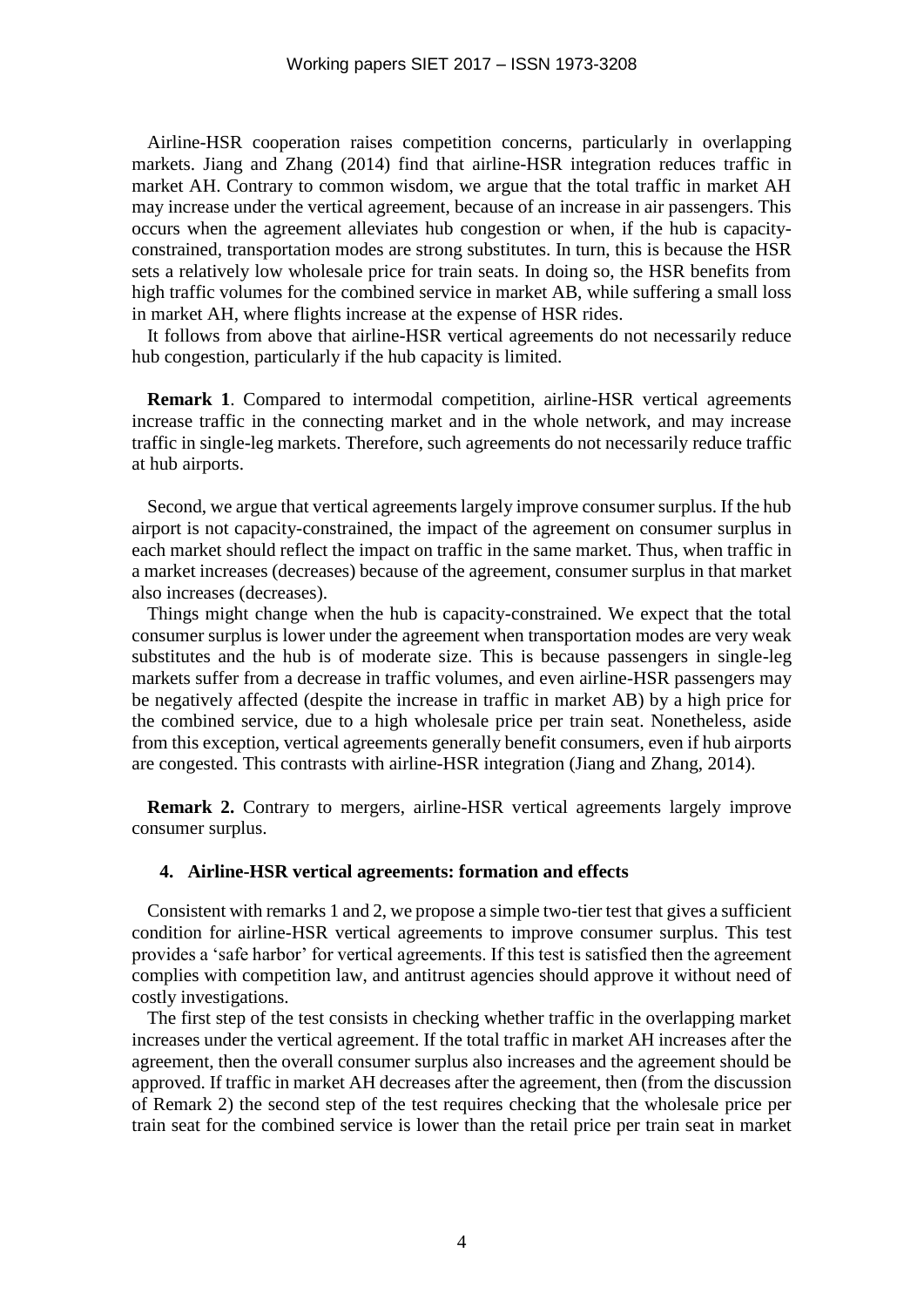AH. If this condition holds then the vertical agreement improves consumer surplus and should be approved, otherwise further investigations are necessary.

Remark 3. A sufficient condition for airline-HSR vertical agreements to improve consumer surplus is that they increase traffic in the overlapping market, or that the wholesale price per train seat is lower than the HSR ticket price in the overlapping market.

In some cases where airline-HSR vertical agreements are desirable, firms may not have incentives to cooperate (see section 3). Then, it may be optimal to subsidize agreements: a publicly owned airport may participate in infrastructure investments to make cooperation effective (especially if transport operators have different bargaining power). For example, the government has properly funded the construction of the railway station at Schiphol airport (Eurocontrol, 2005).

Remark 4. It may be optimal to subsidize airline-HSR vertical agreements in some cases where they are not incentive-compatible for firms.

## **5. Concluding remarks**

We have discussed the formation of airline-HSR vertical agreements, depending on sunk costs and firms' bargaining power, and their welfare effects, depending on the hub airport capacity and mode substitution. Airline-HSR vertical agreements (to offer a bundle of domestic HSR and international air services) may not reduce hub congestion. Contrary to mergers, such agreements largely benefit consumers. A sufficient condition is that they increase traffic in the overlapping market, or that the wholesale price per train seat is lower than the HSR ticket price in that market. In some cases where vertical agreements are not incentive-compatible for firms, it may be optimal to subsidize them. Future empirical research should further investigate the welfare effects of vertical agreements to fine-tune policy remedies.

## *Acknowledgments*

We received funding from EU Horizon 2020 programme (BONVOYAGE project, grant 635867). We acknowledge all partners for helpful comments. All errors are ours alone. The views expressed in this paper are those of the authors only and not those of Autostrade S.p.A.

## *References*

## Article in a journal:

- Avenali A., D'Alfonso, T., Leporelli, C., Matteucci, G., Nastasi, A., Reverberi, P. (2015) "An incentive pricing mechanism for efficient airport slot allocation in Europe", *Journal of Air Transport Management* 42, pp. 27-36.
- Avenali A., Bracaglia, V., D'Alfonso, T., Reverberi, P. (2017) "Strategic formation and welfare effects of airline-high speed rail agreements", Department of Computer, Control and Management Engineering, Sapienza University of Rome, Rome, Italy.
- Chiambaretto P., Decker, C. (2012) "Air–rail intermodal agreements: Balancing the competition and environmental effects", *Journal of Air Transport Management* 23, pp. 36-40.
- EC-European Commission (2006) "Air and rail competition and complementarity", Bruxelles, Belgium.